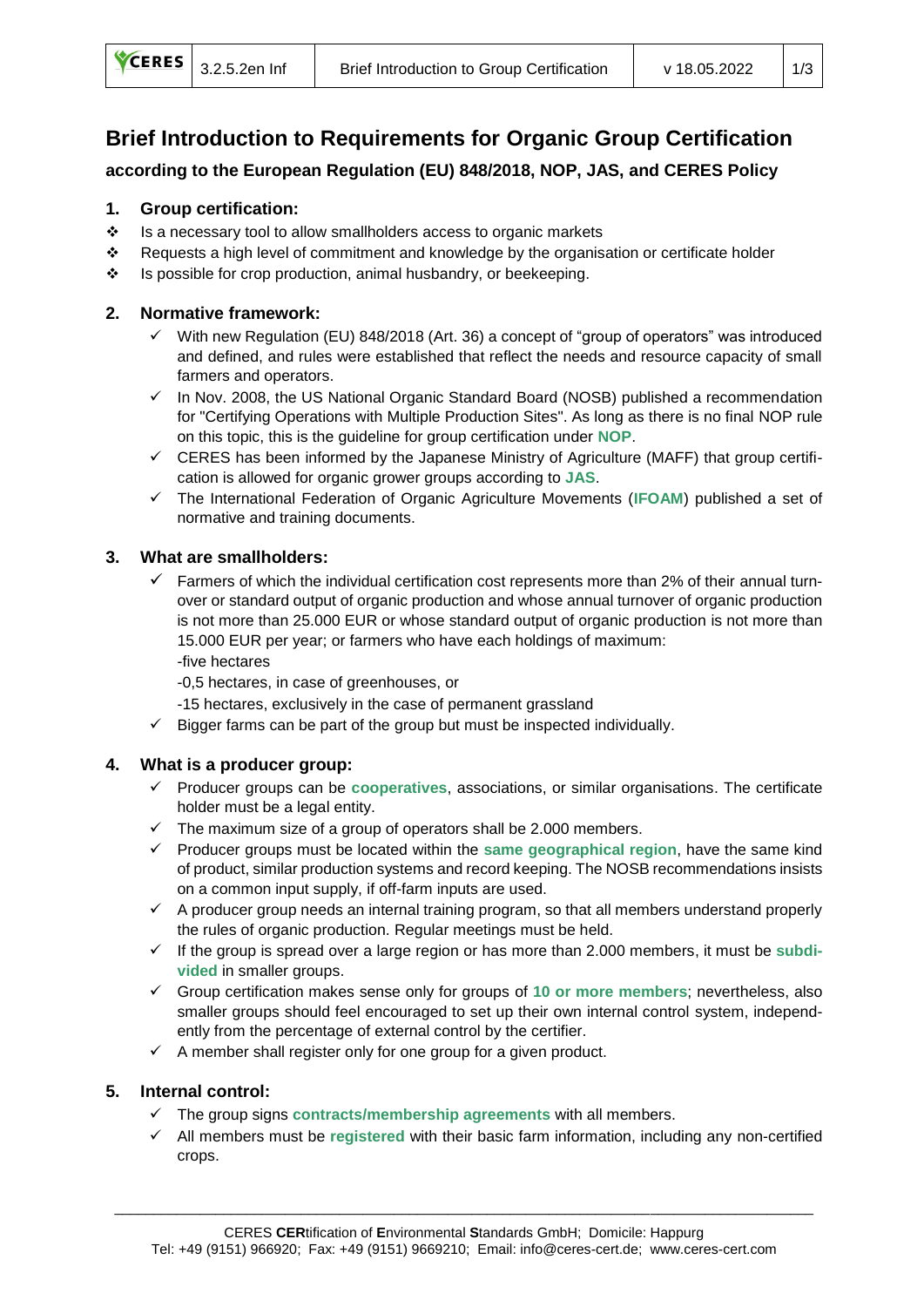- ✓ As a basic requirement, **all producers** must be controlled at least once per year by the **internal inspectors.**
- ✓ Internal inspectors must be adequately **prepared** for performing their job.
- ✓ **Conflicts of interest** must be avoided when selecting internal inspectors; they must neither inspect their relatives nor in their own village.
- ✓ Internal inspections must be documented through **reports**, signed by the producer and the inspector; these reports must be properly filed.
- ✓ Internal inspectors must dedicate enough **time** to each inspection.
- $\checkmark$  Reports must describe all relevant features of the operation
- ✓ **Non-conformities** must be recorded and followed up
- ✓ An updated **grower list** must be kept, including all relevant information (names, village, farm size, yield estimate, produced quantity dates of internal inspections, status of each farmer, etc.).

## **6. Internal regulation and approval:**

- The group must have an internal regulation, a set of documents, including, among others, corrective actions and sanctions for non-conformities.
- $\checkmark$  The internal regulation must be written in a local language which is understandable for all group members.
- ✓ Results of internal control must be **reviewed** and summarized in the organic management plan; non-conformities must be reported to the certification body.
- ✓ An internal **approval body** must evaluate the reports, supervise the inspectors, pre-approve growers, and give follow-up to the implementation of corrective measures.

## **7. External control:**

✓ The following rules on minimum percentages shall apply to the official controls according to the risk of non-compliance:

Minimum of 5% of the operators that are members of the group of operators, but not less than 10 members, shall be subject to re-inspection every year. Where the group of operators has 10 members or less, all members shall be controlled in connection with the verification of compliance referred to in Art. 38 (3) of Reg. (EU) 848/2018.

✓ The sample for external evaluation must, of course, be **representative** for the whole group.

## **8. Records:**

In addition to the ICS records mentioned above:

- ✓ The group must present a detailed organic **management plan.**
- $\checkmark$  Farmers must keep a minimum of records; in case of illiteracy the records kept by the ICS can be regarded as a substitute for records kept at the farm level (provided they contain the necessary details).
- ✓ Records on **purchased, stored, processed, and sold quantities** must be kept at each step, from the producer to export or final sale.
- ✓ Besides, **JAS** requires "**grading**" records. The internal inspections are part of the grading system, but besides that, before selling products with the JAS logo, the grading manager must check for each individual batch, whether it complies with the JAS standard.

## **9. Certification:**

- ✓ The group can **only be certified if the ICS works properly**; this includes, among others, that internal inspectors must detect non-conformities, and the approval body must react properly and follow up on corrective actions. The group must be aware that severe infringements by one member can put at risk the whole group's certification.
- ✓ **New producers** can be included in the organic farmers list only after approval by the certifier.

\_\_\_\_\_\_\_\_\_\_\_\_\_\_\_\_\_\_\_\_\_\_\_\_\_\_\_\_\_\_\_\_\_\_\_\_\_\_\_\_\_\_\_\_\_\_\_\_\_\_\_\_\_\_\_\_\_\_\_\_\_\_\_\_\_\_\_\_\_\_\_\_\_\_\_\_\_\_\_\_\_\_\_\_\_\_\_\_\_\_